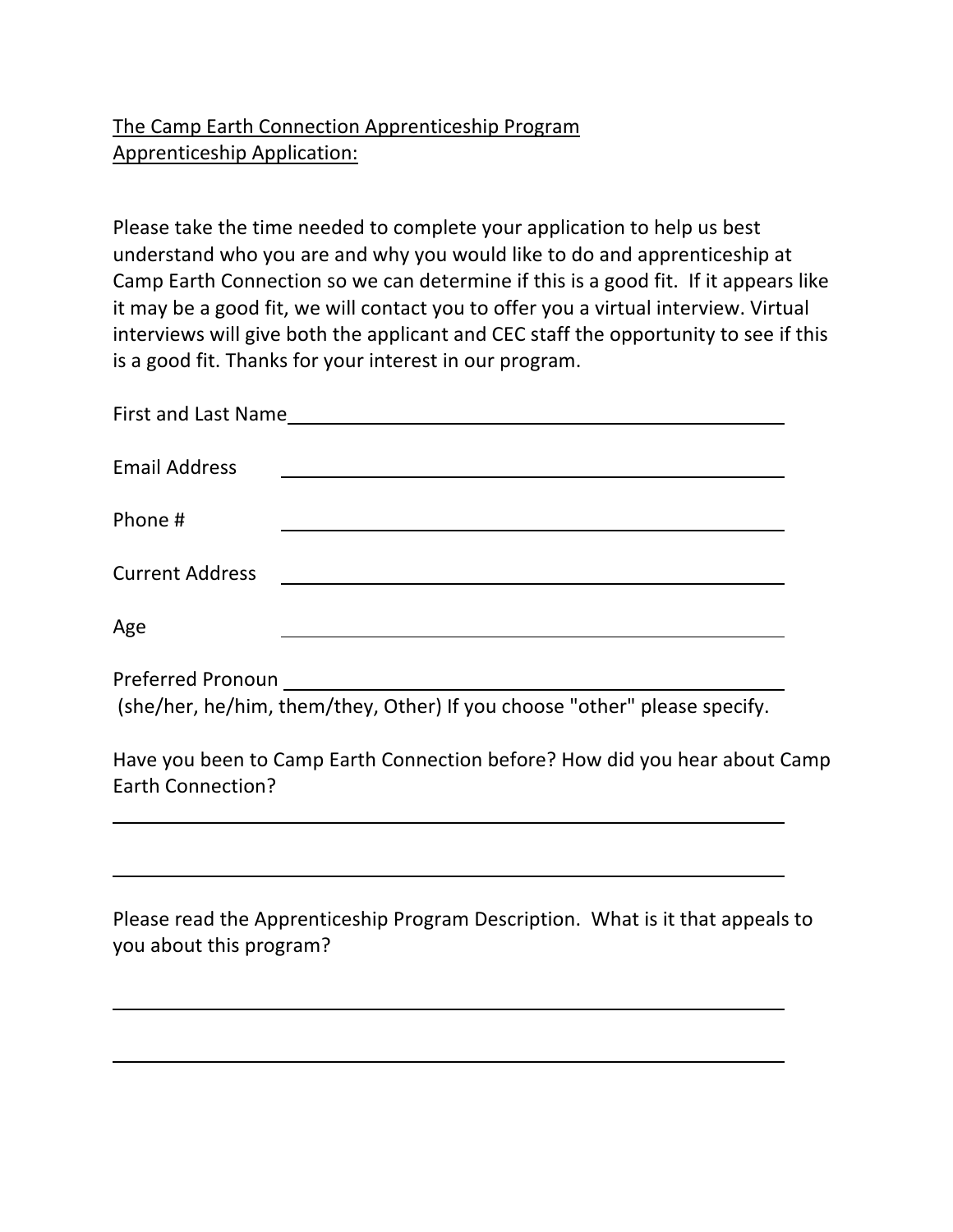CEC is an alcohol and drug free facility. Are you willing to abstain from using drugs and alcohol when at the facility, and also agree to not be under the influence of drugs or alcohol during apprenticeship program hours? Do you have any concerns about your ability to commit to abstaining from drugs or alcohol if you were to be accepted?

Is there anything that concerns you or do you have any questions regarding the description or the structure of the apprenticeship program?

For two months we live, work and play together. Conflicts are a part of living communally. What are some of the strategies that you have employed to deal with communal conflicts? What do you think will be one of the hardest aspects of being an apprentice at Camp Earth Connection and how do you anticipate dealing with this?

What are some examples of projects/goals/work/commitments/etc. that you have completed?

What life experiences do you think have prepared you well for being an apprentice at Camp Earth Connection?